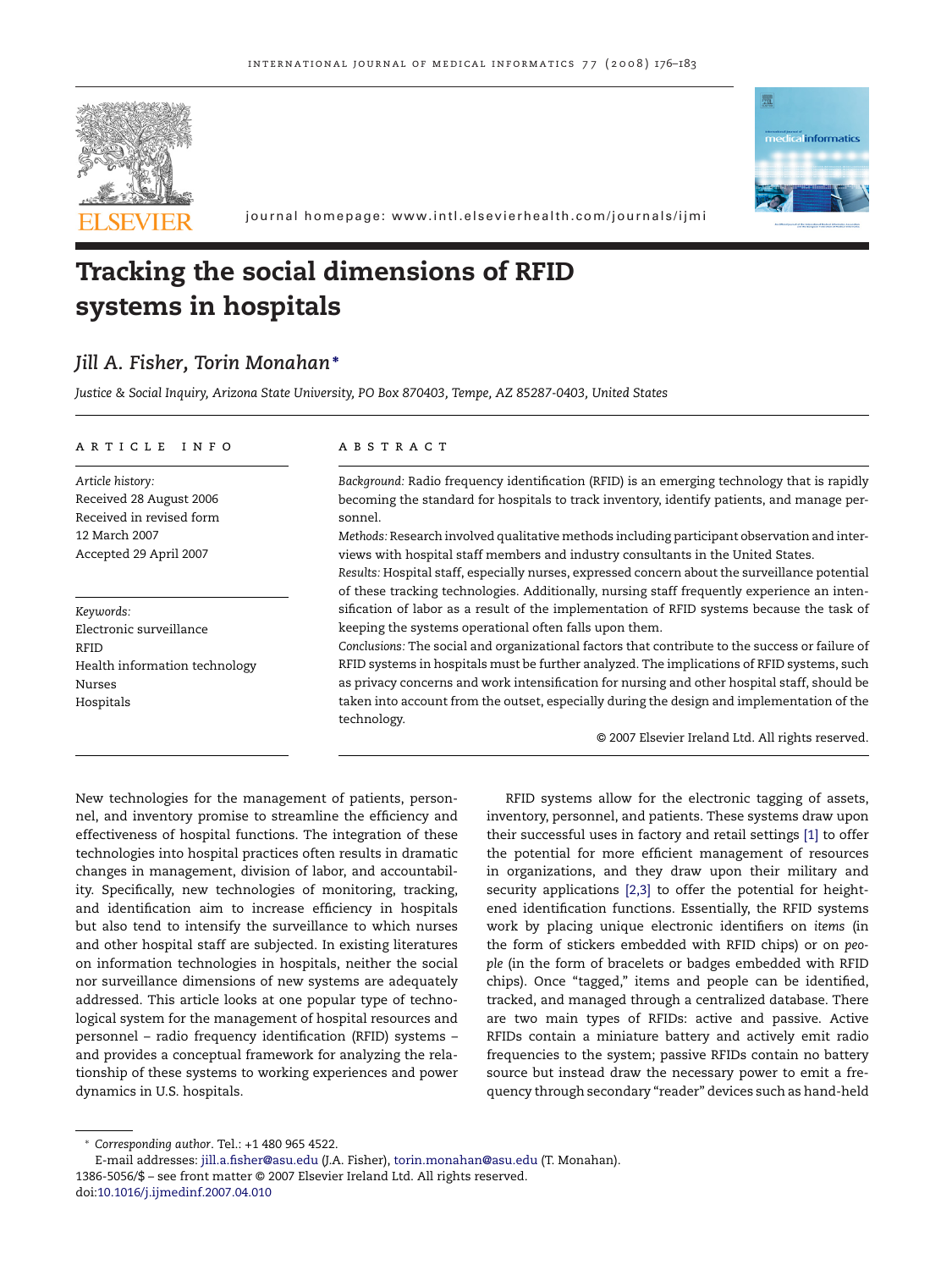wands, which are called "interrogators" by industry vendors [\[4\].](#page-6-0)

Many hospitals have begun to adopt active RFID systems with the goal of locating pieces of equipment when medical staff need them. This traceability serves two purposes. First, medical staff, especially nurses, can spend less time "hunting and gathering" equipment that they need and spend more time providing direct patient care [\[5\].](#page-6-0) Second, hospitals can more efficiently utilize the equipment they have and lower expenses on equipment rental and purchasing [\[6\].](#page-6-0) Such RFID systems have been called "indoor positioning systems" [\[7\]. O](#page-6-0)ther hospitals have begun to adopt active RFIDs for patient and personnel identification and location purposes [\[8\]. F](#page-6-0)or example, RFIDs have been embedded in patient bracelets so that medical staff can electronically identify patients before surgery and before administering medications and blood transfusions. Additionally, these systems have been implemented in order to locate where patients are and to passively collect data on patients' movements through hospital services. Similarly, medical staff have also been given active RFID tags on badges in order to collect data on workflow to find inefficiencies in current hospital operations. These latter types of systems have primarily been implemented in emergency departments and surgical centers: places where there are large volumes of patients and heightened risks of medical error.

RFIDs in hospitals shape organizational relations in interesting and sometimes troubling ways, but they also introduce an important area of inquiry for social scientists. Information technologies must be studied both for their presence in particular contexts and for their linkages to larger shifts in the political economy. Sassen [\[9\]](#page-6-0) reminds us that "understanding the place of these new [information] technologies from a sociological perspective requires avoiding a purely technological interpretation and recognizing the embeddedness and the variable outcomes of these technologies for different social orders" (p. 365). She continues to say that one can examine embeddedness by "focusing on three analytic issues for sociology: the complex interactions between the digital and the material world, the mediating cultures that organize the relation between these technologies and users, and the destabilizing of existing hierarchies of scale" (p. 365). In what follows, we adopt this orientation first to provide background into the development of RFID technologies; second to ground the study of RFIDs within a conceptual framework of post-industrialization, technology studies, and surveillance studies; third, to present findings from research on the use of RFID in hospitals; and fourth, to suggest criteria for the effective implementation of such technologies.

### **1. Methods**

This article draws upon research conducted from May 2005 to August 2006 on hospital uses of RFID technologies. The primary methods were unstructured participant observation and interviews, conducted through a series of site visits. These included (1) site visits and interviews at three hospitals and technology companies in the Southwestern United States, (2)

participation and interviews at a national industry conference in Las Vegas, and (3) phone interviews with personnel at four flagship RFID hospitals across the country.

At a major medical clinic in the Southwestern U.S., interview data were collected from hospital administrators, technical staff, and physicians on the site's plans to implement RFIDs in the near future. At two private technology and consulting companies also in the Southwest, site visits and interviews were conducted with consultants to evaluate the range of RFID systems available to hospitals, including the pros and cons of their functionality and cost. At the industry conference "Leveraging RFID for Hospitals," held in Las Vegas in May 2005, participant observation research was conducted and interview data were collected on hospitals already using RFIDs successfully, hospitals in the process of transitioning to large-scale RFID systems, hospitals considering implementing RFIDs, and technology companies offering various packages and training for hospitals. At this conference, informal interviews were conducted with nurses, technology vendors and consultants, hospital administrators, and technical staff. Hospital personnel were present at this event either because they had RFID systems in place at their respective sites or because they were sent by their organizations to learn more about the systems. Finally, phone interviews were conducted with personnel at hospitals that are spearheading RFID systems; the goal of these interviews was to ascertain – based on current experience of individuals involved with RFID systems – the social, technical, and organizational obstacles to effective use of RFID in hospitals.

Informal interviews were conducted with 12 hospital administrators, 8 physicians, 8 nurses, 17 technical hospital staff members, and 15 technology industry vendors and consultants across the country. Data were collected on experiences of individuals at hospitals that are already using RFIDs successfully, hospitals in the process of transitioning to large-scale RFID systems, hospitals considering implementing RFIDs and evaluating the technologies, and technology companies offering various packages and training for hospitals. Particular attention was given to the organizational relations engendered by RFID systems and the workplace concerns of nurses and other staff as existing hospital practices are altered to accommodate such systems.

Guiding interview questions were used as prompts for further elaboration by interviewees and follow up questions by the researchers. Some of these prompts included: (1) Tell me about your involvement in the implementation of the RFID system in this hospital; (2) How is the system currently used to track individuals and evaluate workflow?; (3) How has your workload changed as a result of the implementation of the RFID system?; (4) What advice would you give other hospitals about what works and doesn't work when implementing RFID systems?; (5) What kind of policies are in place regarding the RFID system?; and (6) What do you think are the advantages and disadvantages of RFID systems in hospitals?

The strength of qualitative research methods such as participant observation and interviews is that they are much better suited to identifying and describing everyday practices than are quantitative methods [\[49\].](#page-7-0) Qualitative methods can uncover rich data – especially in new areas of research where there is little to no available empirical data – because they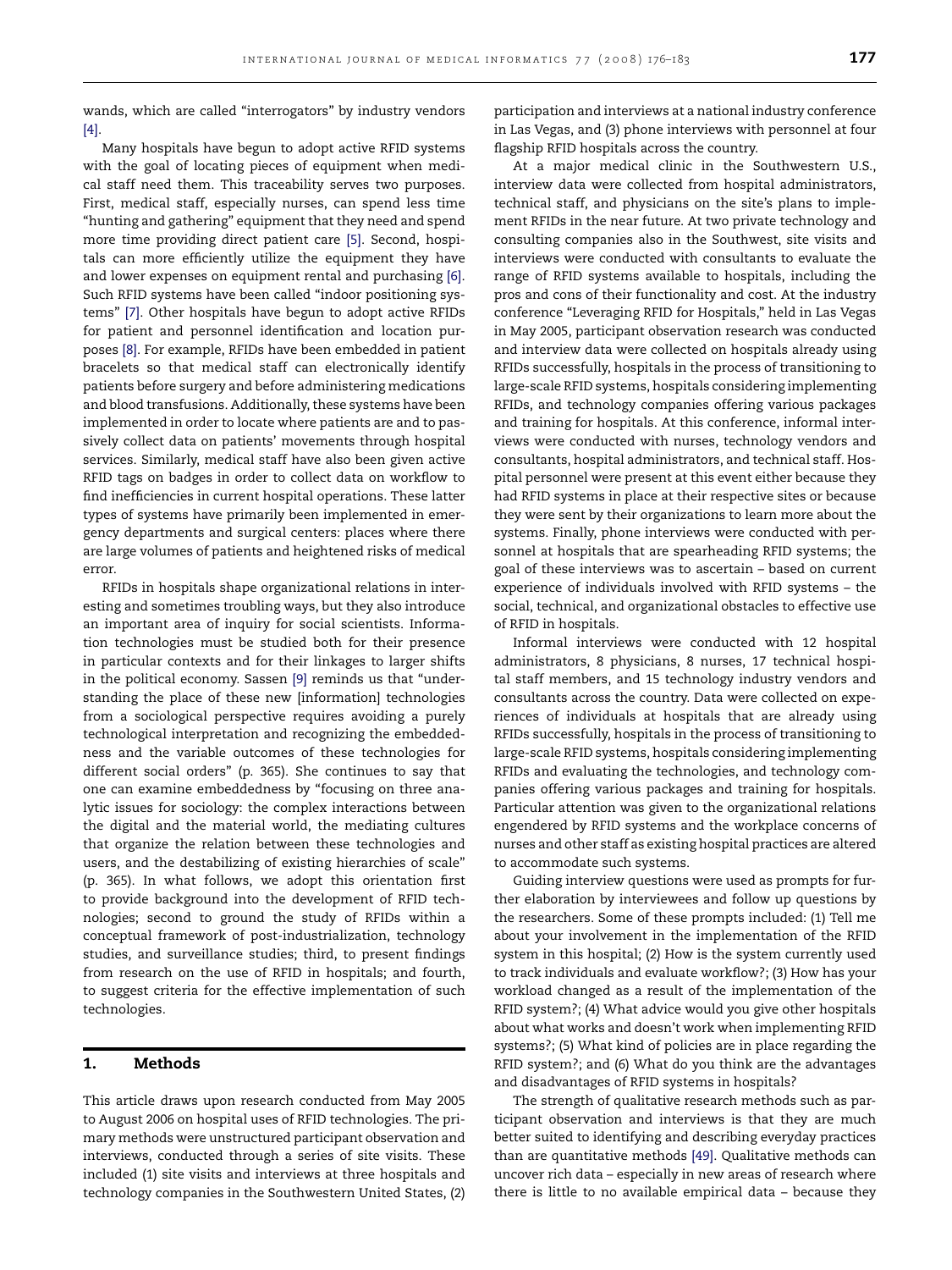allow the data collection to remain open-ended [\[50\]. T](#page-7-0)he use of qualitative methods allowed room for the emergence of new and unexpected variables [\[51\],](#page-7-0) such as staff concerns about "surveillance," which may be crucial to understanding the phenomenon under study. The interviews aimed to document individual perceptions and values through narratives. The unstructured design of the interviews afforded the elicitation of tacit information of which interviewees may have been unaware they possessed and provided a forum for interviewees to speculate on their roles within the hospital system in ways that they may not have done previously.

## **2. Background**

In April 2004, President Bush issued an executive order calling for the incorporation of Health Information Technology (HIT) into all medical practices nationwide and the creation of a National Health Information Technology Coordinator to oversee the process [\[10\]. I](#page-6-0)n May 2005, the U.S. Department of Health and Human Services issued a complementary report calling for government partnerships with private technology companies in order to accelerate the HIT development process [\[11\].](#page-6-0) These policy positions are representative of a larger, ongoing shift toward information technology systems in public, private, and non-profit sectors [\[12\]. F](#page-6-0)or instance, the Health Insurance Portability and Accountability Act (HIPAA) of 1996 similarly legislates the adoption of electronic systems for information transfer between healthcare providers and insurance companies [\[13\].](#page-6-0) In this context, it is important to understand the organizational, financial, and technical constraints placed upon healthcare providers as they work to incorporate HITs. Likewise, it is important to document innovative uses of information technologies, such as radiofrequency identification (RFID) systems, which strive to meet hospitals' technical and organizational obligations in novel ways [\[8\].](#page-6-0)

Thus, RFID systems offer great promise for increased efficiency and cost savings in hospital settings, but little empirical evidence exists on how to implement the systems effectively. Existing literature on hospital uses of RFIDs touts the potential for heightened patient safety [\[14,15\],](#page-6-0) better tracking of drug supplies [\[16\],](#page-6-0) and real-time management of hospital assets [\[17,18\]. O](#page-6-0)ther studies of medical RFIDs highlight the complexity of integrating multiple technical systems when so few of them possess interoperable capabilities [\[19\]—](#page-6-0)this is in part due to the proprietary nature of most information technologies. A larger constraint placed upon hospitals is the lack of financial resources and technical staff necessary to implement even basic systems to meet the requirements of HIPAA, let alone more specialized RFID systems [\[13\].](#page-6-0)

In the transition from military and manufacturing to healthcare uses, the implementation of RFID systems may be fostering a disconnection between the "solution" that RFIDs offer and the clinical problems that many hospitals are facing. This leads some in healthcare to wonder if RFIDs are solutions looking for a problem (hospital representative, personal communication, 17/5/05). On one hand, these systems do not adapt easily to hospital settings because the infrastructure of hospitals – in terms of space, equipment, personnel, and patients – is much more complicated than factory or warehouse settings [\[20\].](#page-6-0) On the other hand, these systems promise to decrease the operating expenses of already cash-strapped hospitals by increasing workflow and asset management [\[21\]. W](#page-6-0)hat these issues mean for hospitals is that if implemented well, RFIDs have the potential to provide a robust return-on-investment. What is much less clear given the current state of knowledge about RFIDs and their implementation, however, is how well these technologies can improve healthcare delivery, particularly without creating new burdens on overworked clinical staff. Hence, it is imperative to understand the "soft" side of technology implementation so that the *social infrastructure* is as robust as the technological infrastructure in supporting RFID systems.

Because there is scant independent research on uses of RFIDs in medical settings, research on HITs provides deeper background for the issues presented by RFID systems. By and large, studies of HITs concentrate on the technical side of the systems with almost no attention to the social context of their use. Most of these technical studies draw upon computer science concepts and contribute to the field known as "medical informatics." For instance, some studies argue for more standardized "problem lists" for hospital staff to accurately code patient conditions into computer systems [\[22\].](#page-6-0) Other studies conclude that the data-generation potential of such systems should be harnessed to produce a "prevention index" for more accurate assessment of patient needs [\[23\].](#page-6-0) Finally, other studies in medical informatics assert that HITs can lead to improved interactions between patients and physicians [\[24\]. T](#page-6-0)he conclusions of these studies tend toward recommendations for more technical interventions or developments that are strangely divorced from social and material contexts of use.

The few existing studies of HITs that do take the social context seriously find some benefits from the systems, such as improved communication between nurses and physicians, but also a host of constraints and unanticipated consequences, such as increased errors in the reading of patient charts, increased confusion in the interactions between physicians and patients, increased complexity from multiple systems, and insufficient time to train staff on the systems [\[25,26\].](#page-7-0) The concept of "peopleware" accounts for this social component which is necessary for the successful integration of new hardware systems and software applications in medical settings [\[27,28\].](#page-7-0) Unfortunately, while this concept is well known in medical informatics circles, it has yet to be embraced by medical facilities that are integrating new technologies or by researchers who are studying such technologies. Indeed, almost no formal evaluative studies have been done of HIT systems in practice [\[25\], s](#page-7-0)o this orientation toward the social side of technology use remains mostly unexplored.

#### **3. Conceptual framework**

The move to rationalize and computerize the functions of institutions like healthcare should be seen in the context of post-industrialization. Profound changes have occurred in both the structure and logic of markets since the mid-1970s [\[29\]. M](#page-7-0)ost notably, Western countries have outsourced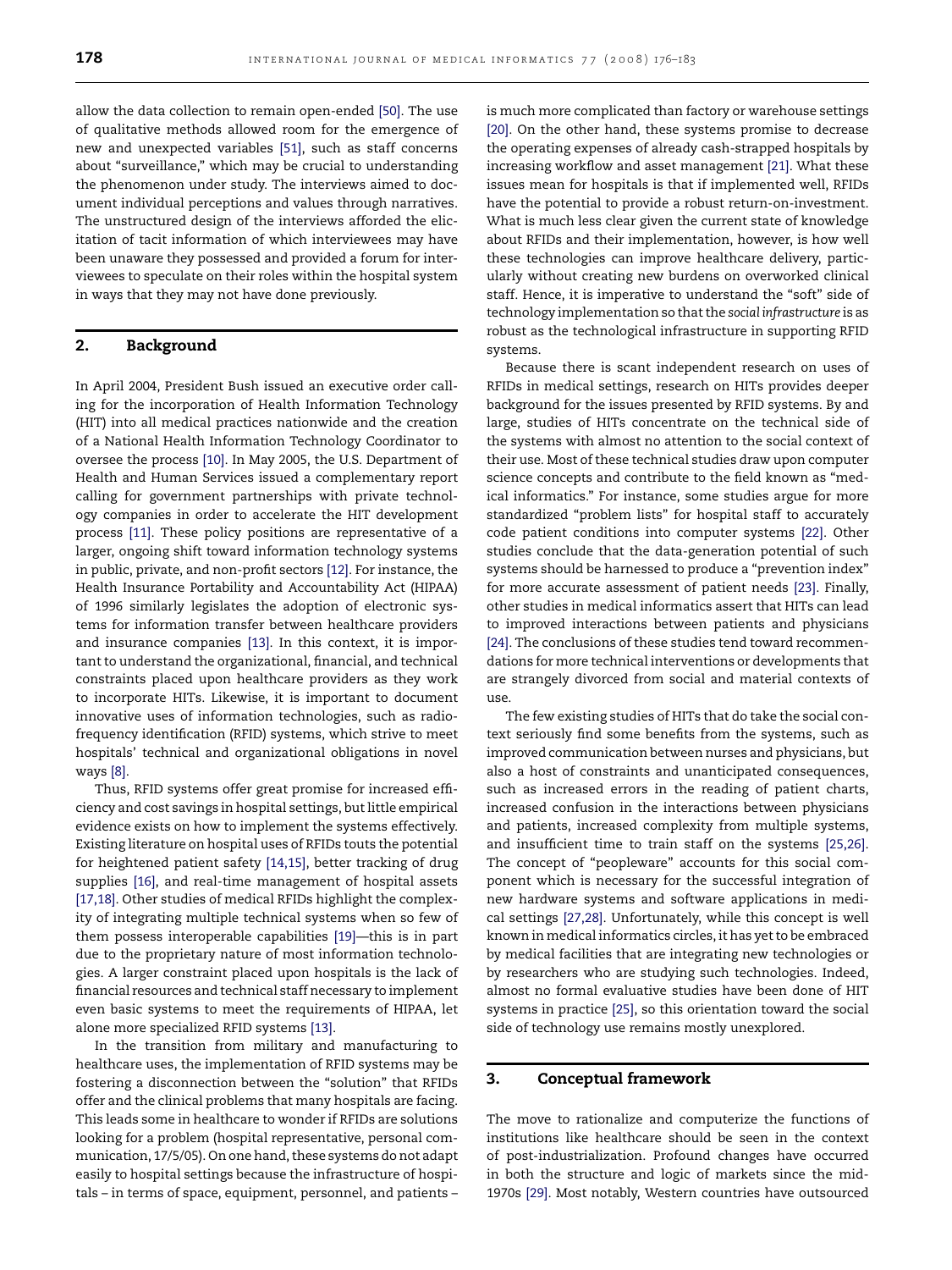manufacturing – and increasingly service-related – jobs to other countries, predominately in the global south. Equally important, however, "flexible accumulation" strategies have been adopted by most industries for just-in-time production, computerized automation, decentralization, and temporary employment practices [\[30,31\].](#page-7-0) Under the rubric of "reinventing government" [\[32\],](#page-7-0) state institutions have also embraced flexible production models, predicated upon the privatization of public resources and services [\[33\].](#page-7-0)

Just as flexibility is now valuable for industry practices and state/industry relations, it also represents a new form of social control over bodies in the post-industrialist era [\[34\].](#page-7-0) Organizations adopt new methods of data collection, leading to what some have called "audit cultures" in workplaces [\[35\],](#page-7-0) where workplace tasks are valued according to their ability to be documented, subsequently devaluing and slowly eliminating less-documentable functions, such as patient care. In medicine, capital extends into the lifeworld of the body, converting biological functions into codes and tables that can be tapped as markets for new products or vast resources of intellectual property [\[36,37\]. W](#page-7-0)ithin public organizations, such as hospitals, the employment of rationalized automated systems, such as RFIDs, may be reconfiguring social relations to demand greater flexibility of workers through heightened surveillance practices, which are consistent with broad postindustrial trends.

Technological infrastructures and classification systems can also be seen as contributing to certain social orders within institutions, whereby social relations are normalized and systems are invisible to those for whom they are sufficiently working [\[33,38\].](#page-7-0) As social creations, technological systems and devices require considerable organizational and material investments in order for them to become part of standard practice [\[38–40\]. F](#page-7-0)or instance, beyond the financial costs associated with RFID systems in hospitals, staff must be trained on their use; formal and informal policies must be crafted to direct daily activities; adequate space must be allotted for the equipment; divisions of labor must be spelled out and responsibilities assigned; work overload or labor intensification must be identified and corrected; coordination with existing checkin protocols, diagnostic tools, and records management must be achieved; and so on. The success of RFID systems, therefore, depends on a host of social and organizational factors. It is therefore important to study these systems in a contextsensitive way that attends to the dynamics of interpersonal relations and constraints. This includes the need for investigators to remain open to any unanticipated outcomes or ethical concerns that arise.

One key ethical concern may be with the surveillance modalities of new technological systems. Vast systems of monitoring, identification, tracking and control proliferate throughout contemporary societies, and RFID systems may contribute to the increasing surveillance of people through automated systems and databases. Surveillance may exert a subtle yet powerful effect upon social practices [\[41–43\],](#page-7-0) perhaps diminishing the social and civic opportunities afforded by public arenas [\[44\]. W](#page-7-0)hile any singular piece of information gathered about an individual may prove inconsequential in and of itself, when all the driving, education, medical, credit card transaction, phone call, and other data about individuals

can be stored and systematically searched, the effect is a loss of privacy that reduces the control people have over their own identities.

Most information and communication systems possess surveillance modalities, meaning that the data collected by them can be used for surveillance purposes. These systems introduce individuation and social ambiguity [\[45\].](#page-7-0) For instance, when people cannot adjust their behavior to the reactions they perceive in others (i.e., physically removed observers), the social context becomes an ambiguous one where everyone is presumed to be individually deviant until proven otherwise. The result is one that scholars call a "panoptic" effect on social behavior [\[46\], m](#page-7-0)eaning that people tend to police themselves and refrain from any actions that might verify their presumed status as deviants in the eyes of unseen others. Nonetheless, surveillance technologies can extend beyond self-policing functions to enforce the unequal social sorting of individuals through profiling based on race, class, gender, and/or sexual orientation [\[47,48\].](#page-7-0) RFID systems in hospitals may possess valences for social sorting and social control; the extent to which these possibilities become realities is dependent upon contexts, policies, and practices. Thus, to understand organizational change with RFID technologies and their implications for surveillance one must attend to specific social contexts.

#### **4. Review of findings**

Findings show a number of constraints placed upon hospitals beyond the financial allocations necessary for purchasing RFID systems. These constraints can be grouped into two categories: (1) the maladaptation of the technological system itself to the hospital setting and (2) the organizational challenges for hospitals to utilize the system. As has already been noted, RFID has been an effective technology in manufacturing, yet the benefits of it in healthcare have still to be produced. While this might indicate that the technology itself simply is not suited to the operation of hospitals, this initial conclusion is based on the ways in which technology companies have offered RFID systems to hospitals.

What is interesting to note about current RFID systems is that they have not been designed in response to the particular needs of hospitals. Technology vendors have created standardized and inflexible RFID packages that are designed to be plug-and-play regardless of the setting. Hospitals, like many other complex organizations, are often thought to be standardized in their built space and their processes and procedures, yet there is incredible variation among hospitals depending on the location, age, size, etc. As a result, the RFID system itself becomes a constraint for hospitals to adapt to rather than having the system adapt to each hospitals' needs.

In interviews, hospital administrators, physicians, and nurses expressed a need for customizable RFID systems to fit the particular functions of their hospital sites. In order to achieve this type of flexibility, some university hospitals have developed or are in the process of developing their own systems "in house" rather than purchasing "off the shelf" equipment from vendors. By teaming up with other academic units affiliated with their universities, like engineering, com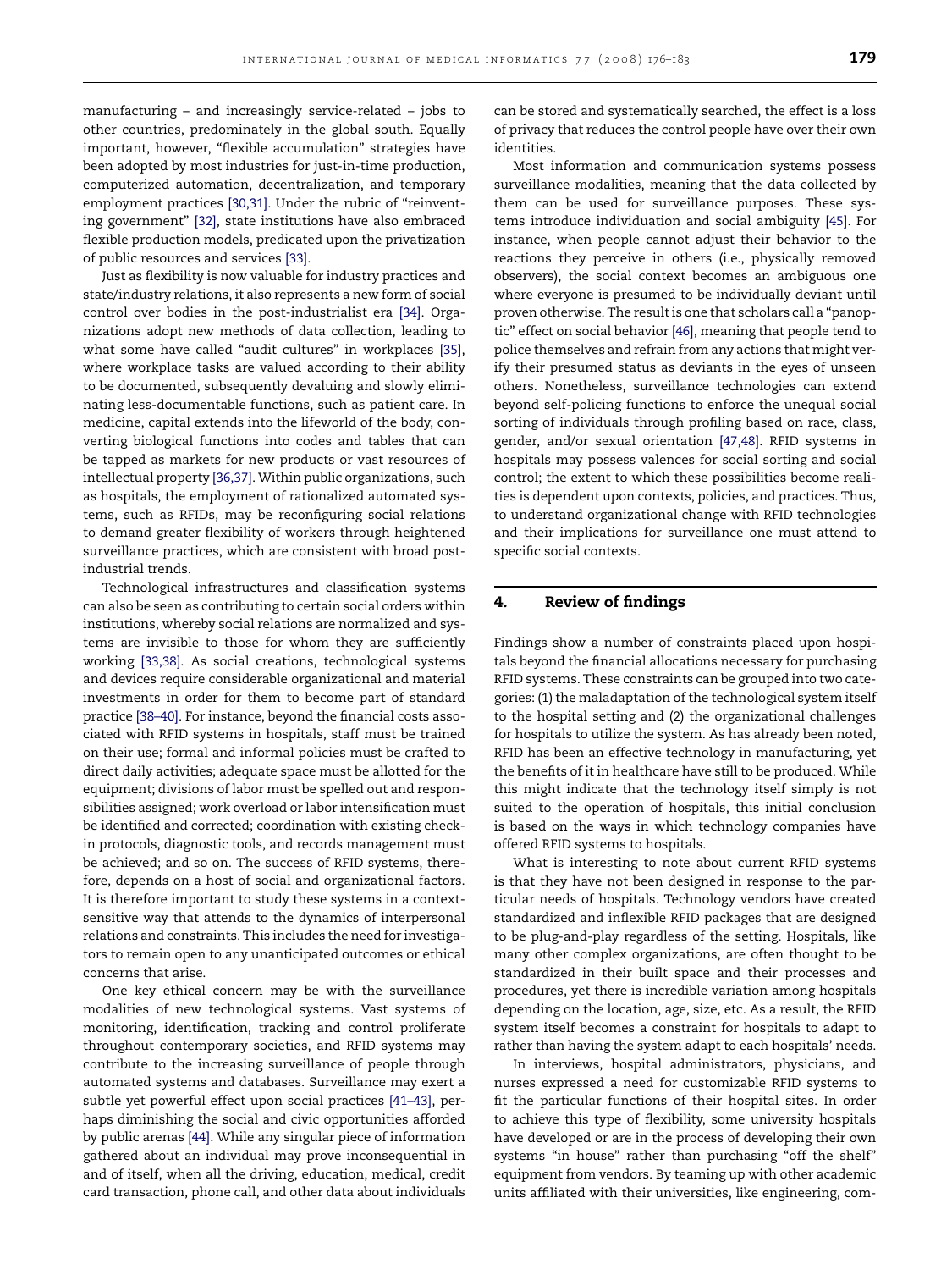puter science, and informatics, these universities are able to build their own unique RFID systems and networks. This step means that these academic hospitals do not have to negotiate with technology vendors, but it also means that the process of implementing functional RFID systems is much more time and labor intensive. Instead of taking a few weeks to install, custom-made systems could take years to develop in full. Community hospitals, by contrast, do not have the same technical and institutional resources of university medical centers, so they have little choice but to purchase standardized packages or wait for customizable ones to be developed.

One of the key issues regarding the customizability of RFID systems that currently makes RFID maladapted to hospitals is interoperability. Most RFID systems are not interoperable with existing hospital computer systems. Existing systems include medical records, electronic "white boards" detailing the status of all patients, and administrative systems like patient billing, equipment rental, etc. Because there are many information systems already in place in hospitals and because many of the existing systems are proprietary with competing software companies, RFID vendors have simply decided (like most of these other IT vendors) to ignore the other systems in place when designing their own. What this means for those working in hospitals, however, is that not only do they have to learn multiple technology systems, but also that they often have multiple computer terminals dedicated to each system. This adds significant cost to hospitals, but more importantly for a sociological approach to technology, the presence of noninteroperable information systems creates increased labor and frustration for hospital staff, particularly nurses.

Another significant problem with current RFID systems from the perspective of hospital administrators is that the technology vendors have made no attempt to ensure that the systems are compliant with current medical regulations. This is fairly uncommon in the healthcare industry. The norm in the development of medical devices, technological systems, and organizational innovations is to make all new products responsive to federal codes and standards. Part of the issue regarding RFID systems is that there are few industry standards for RFID technologies more generally within the industry. This has two implications for hospitals wanting to deploy RFID within their facilities. First, hospital administrators worry about investing in RFID systems until they are certain that future technologies and standards will be compatible with existing ones. The second and more profound concern is that hospitals must undertake the burden for determining federal "compliance" on their own. This is particularly cause for concern as hospitals are grappling with making all their systems compliant with current federal privacy protections as mandated under HIPAA. Because RFID systems are creating and storing data about individuals – whether patients or employees – who are being tracked, hospital administrators report experiencing incredible stress as they make decisions about how to make the RFID systems compliant with HIPAA and other federal regulations. In fact, some hospital administrators have postponed the adoption of RFID systems specifically until these issues are resolved.

Even if the constraints of RFID systems can be adequately resolved for effective implementation in hospitals, there remain organizational challenges for their use by hospital staff. One of the overwhelming themes in interviews and conversations with staff at hospitals that have installed RFID systems is that they were unprepared for the labor that resulted from the system's implementation. Rather than saving labor time for hospitals across the board as the technology vendors promise, most hospitals using RFID systems have needed to delegate new data management tasks to nurses and staff or to create new technology positions altogether. Thus, frustration is known to arise among hospital staff over new systems because of the labor intensification and increased monitoring they afford.

Nurses, in particular, express concern that they are overly scrutinized by these tracking technologies. They also indicate that the systems are based upon rational management models that do not accurately match the messy realities of hospitals. In addition to being watched by administrators, some nurses experience an intensification of labor, because the task of keeping RFID and similar systems operational often falls upon them and their already overburdened schedules. For example, nurses report that they would rather spend their time looking for equipment and locating patients than spending it logging in and navigating the RFID system software, replacing RFID tags, and/or calling technology support when the system is not working properly. In cases in which the staff are being tracked by the RFID systems, nurses describe feeling like "big brother" is watching as they spend time with patients, take unofficial rest breaks between patients, and take official breaks during their shifts. Several hospitals with strong nurses' unions have even blocked the implementation of RFID systems because of current evidence that the burden of these systems falls disproportionately on nurses.

While these problems are not ones that have technological solutions or that the technology vendors must resolve as part of the sale of RFID systems, most hospitals are unprepared for organizational challenges that emerge. Rather than having an organizational plan in place to complement the technological implementation, hospitals tend to respond to these challenges in an ad hoc way. From interviews with hospital staff, concerns regarding labor intensification and monitoring persist until hospitals craft clear policy protocols to address them. Sometimes these policies are informal in nature, such as permitting nurses to selectively deactivate the RFID devices that track their location and movement within hospital facilities. In most cases, transparent, formal policies about the use and storage of data generated by the RFID systems is critical for hospital staff to be supportive of systems that otherwise might feel imposed by administrators. It is in answer to these surveillance and labor intensification concerns, primarily, that the next section develops a set of recommendations for attending to the social dimensions of RFID implementation in hospitals.

#### **5. Recommendations**

The review of findings suggest a range of sociotechnical needs for implementing or evaluating RFID systems within the complex organizations of hospitals: (1) the need for customized systems when most of the industry systems available are standardized "one size fits all" packages, (2) the need to establish clear policies and organizational relations when RFID systems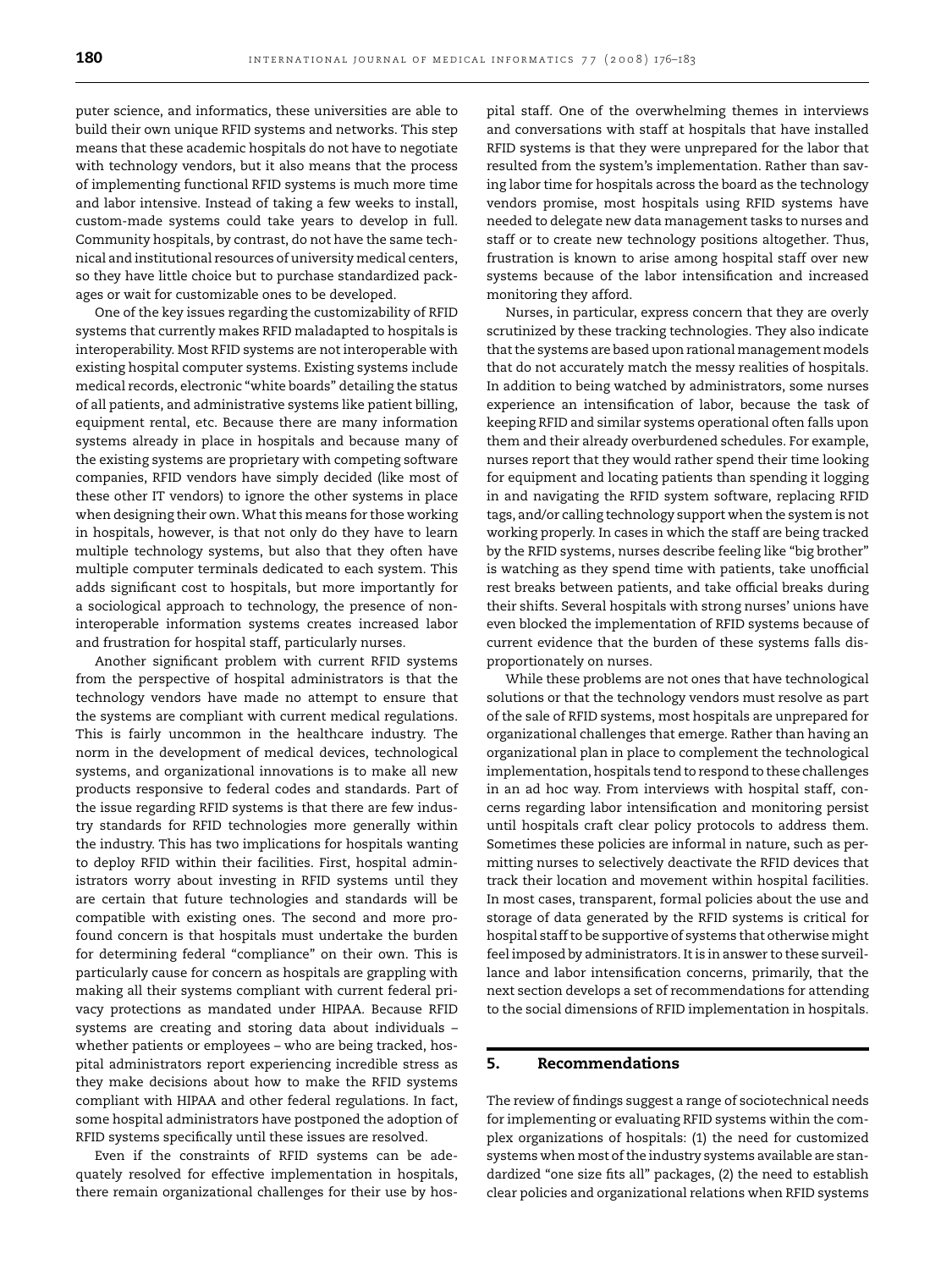and their maintenance are outsourced to external technology companies, and (3) the need to address labor concerns of nurses and other hospital staff who may actually encounter labor intensification and/or greater undesired surveillance of their activities.

We offer a set of categories for effectively taking into account the social dimensions of RFID technologies (and their implementation) in hospitals. First, hospital administrators should craft clear management goals. This includes defining, in advance, the intended goals and functions of RFID systems, the ways in which RFID fit in to the broader management plans of hospitals, and rationales for tracking or not tracking the movement and functions of hospital staff.

Second, the organization of labor should be mapped out and negotiated in collaboration with staff members prior to RFID implementation and should be revisited periodically during and after implementation. This means determining the division of tasks surrounding the operation and maintenance of the RFID systems. It should be decided whether the number of staff assigned to RFID-related tasks is sufficient and whether the division of tasks is reasonable and clearly articulated. Related to this is the need to identify who has decision-making authority in relation to the RFID systems, who is given responsibility for the continued functionality of the RFID systems, and how labor will be managed and evaluated. In all cases, anticipating likely increases in labor and staff surveillance and explicitly negotiating policies with staff will likely engender greater staff support and more successful incorporation of the systems.

Third, the distribution of material resources should be evaluated and planned for well in advance. Administrators and staff should assess the types of spatial resources required by the RFID systems and the potential physical constraints such systems might impose upon the storage capacity for inventory or the mobility of staff or patients. It is also critically important that the design of such systems and interfaces are technically functional, intuitive, easy to use, and as complementary as possible to established practices and processes of delivering care at the hospital. Additionally, hospitals should expect that these systems will require ongoing investment in staff positions and technical supplies (e.g., replacement RFID tags and scanners) to keep them technically operational. The history of hospital technologies illustrates that they do require physical space and continual upkeep, and one should expect the same of the latest inventory and personnel tracking systems too.

Fourth, formal and informal policies regarding surveillance of individuals or groups should be established. Whenever possible, policies should be clear and arrived at with full participation of hospital staff. Data retention and use policies are especially important in this domain. Staff should have a clear idea of when they will and will not be monitored, who will have access to data about them, and how long the data will be kept before being destroyed. Just because data can be gathered in systematic ways and kept indefinitely does not mean that it is productive to do so in hospital settings. Because practices of ubiquitous surveillance may create a working environment perceived of as hostile and inflexible, it may be counterproductive to collect, store, analyze, or act upon data on personnel.

Finally, the attitudes of the staff should be ascertained and should inform the range of functions for RFID systems in each hospital setting. It is important to ask how *each* group of hospital staff perceives the workload associated with the RFID systems, the surveillance potentials afforded by the RFID systems, and the utility of the RFID systems for patient care. If one can better understand the reasons for concern about the surveillance functions of RFID systems, for instance, then one could eliminate or alter the functions that are viewed as the most concerning, thereby increasing the likelihood of staff support for the systems.

Meeting criteria of this sort, whether in advance and/or after RFID implementation, will help hospital staff take advantage of the functions of these systems, especially for reducing medical errors and increasing efficiency, without necessarily increasing the surveillance and control of nursing staff. In addition to technical concerns, it is crucial to understand the ways in which the privacy of employees and others may be compromized by these systems or their workloads intensified. Both surveillance and labor intensification can lead to additional stress and to the decline of morale in hospitals. When these organizations are perceived as sociotechnical wholes, then technologies can never be viewed in isolation of the social contexts that sustain them and infuse them with meaning. A sociological understanding of RFIDs in hospitals focuses directly upon the social relations catalyzed or foreclosed by new technologies; it attends to the co-construction of organizational relations by social contexts and technological systems.

#### **6. Conclusion**

RFID is an emerging technology that is rapidly becoming the standard for hospitals to track inventory, identify patients, and manage personnel. RFID systems are seen as valuable because of their ability to collect data in real-time. As a result, these systems may have a valence toward surveillance, such that the location of individuals is tracked and analyzed under the rubric of management paradigms like "workflow management." Our findings indicate that hospital nurses feel overly scrutinized by these tracking technologies. Nurses also indicate that the systems are based upon rational management models that do not accurately match the messy realities of hospitals. In addition to being watched by administrators, some nurses experience an intensification of labor because the task of keeping RFID and similar systems operational often falls upon them and their already overburdened schedules.

This article has offered a conceptual overview for a sociologically rich investigation into technologies in hospital settings. Attention should be given to the political and economic shifts of which hospital management regimes are a part—namely post-industrialization and audit cultures. Next, technologies must be understood within their social contexts and not as external forces applied discretely to social problems. Finally, by means of their data collection propensities, all information and communication technologies have the potential to be employed for surveillance purposes. Any time people are monitored, tracked, or identified for control purposes, this constitutes "surveillance" and should be recognized as such [\[7\].](#page-6-0)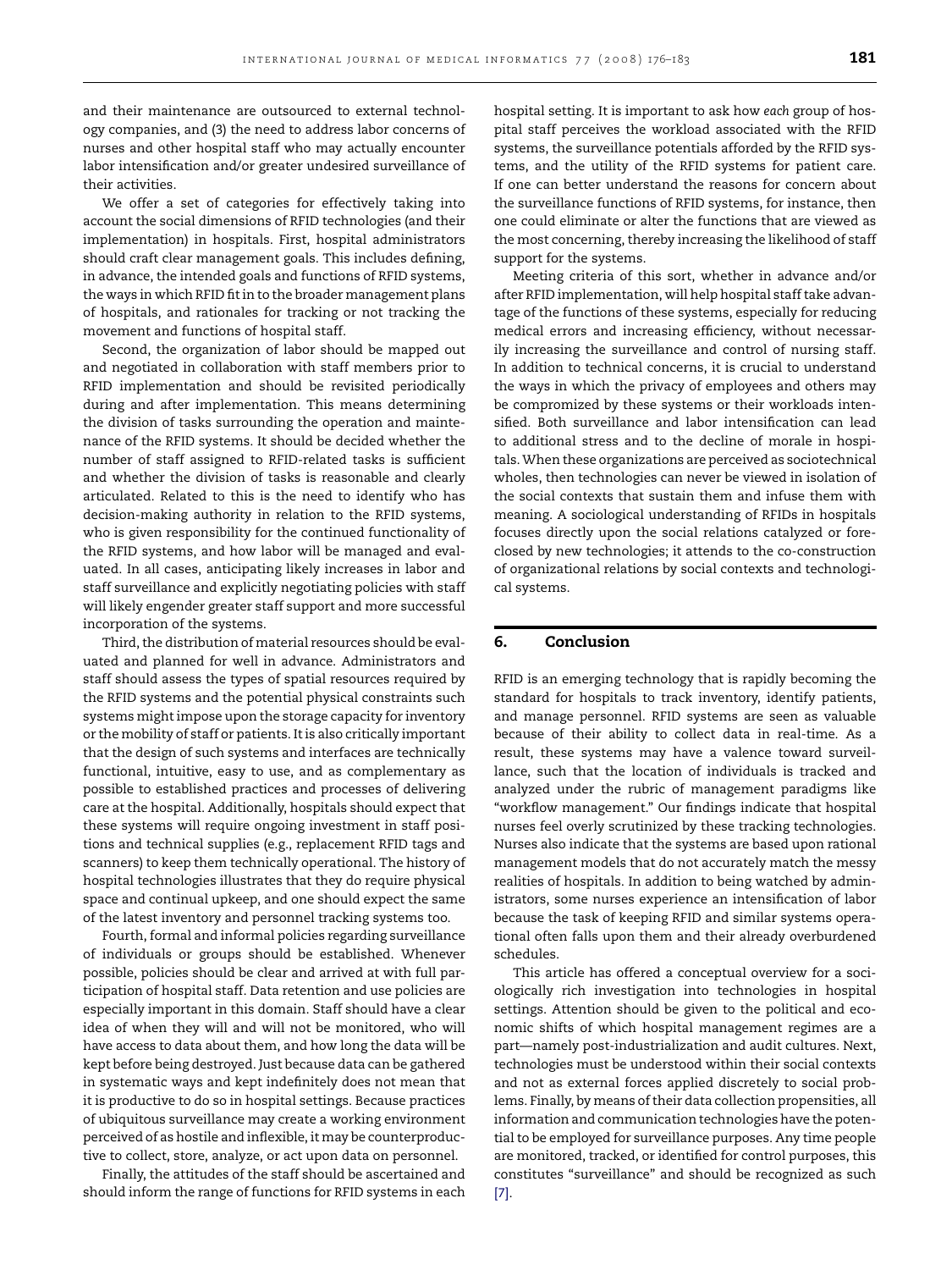<span id="page-6-0"></span>The concern of this paper has not been to argue that healthcare can be improved through better implementation of RFID technologies—although this is likely the case. Rather, we advocate for a more complete understanding of the organizational and social effects of RFIDs in healthcare settings. To do so, healthcare-based social science research should answer two questions: (1) What effects do technological systems have upon organizational roles and relations? and (2) What are the surveillance potentials of technological systems? These questions are important because the emergence of new technologies alters the conditions within organizations as different groups adapt to and define their roles in relation to the innovations. The outcomes may be more invasive and less efficient than intended unless technologies are fully comprehended as social entities in their own right.

#### **Summary points**

What is known about the subject:

- Information technologies, such as RFID-based systems, are being routinely integrated into hospital infrastructure in order to increase the efficiency and effectiveness of health care delivery.
- RFID systems can be used in hospitals to locate equipment, verify the identity of patients during medical procedures, and collect data on staff workflow to find inefficiencies in current hospital operations, but little empirical evidence exists on how to implement the systems effectively.
- RFID systems do not adapt easily to hospital settings because the infrastructure of hospitals – in terms of space, equipment, personnel, and patients – is much more complicated than factory or warehouse settings.
- Most of the literature focuses on the technical efficacy of RFID systems, not the social and organizational effects of such systems.

What this paper adds:

- A conceptual framework is developed for analyzing the host of social and organizational factors that contribute to the success or failure of RFID systems in hospitals.
- Hospitals implementing RFID systems tend to experience two types of constraint: (1) the maladaptation of the technological system to the hospital setting and (2) the organizational challenges for hospitals to utilize the system.
- RFID systems introduce a key ethical concern regarding privacy because of the surveillance potential of the technology. The extent to which surveillance becomes a reality is dependent upon the policies and practices developed in each hospital setting.
- Specific recommendations are detailed to mitigate negative organizational effects of RFID implementation in hospitals.

#### references

- [1] O. Kharif, Like it or not, rfid is coming, Bus. Week Online  $(2004)$
- [2] GAO., Information Security: Radio Frequency Identification Technology in the Federal Government, Government Accountability Office, Washington, DC, 2005.
- [3] DoD, DoD Announces Radio Frequency Identification Policy, U.S. Department of Defense, Washington, DC, 2003.
- [4] T. Monahan, Radio frequency identification (RFID), in: W.G. Staples (Ed.), Encyclopedia of Privacy, Greenwood Press, Westport, CT, 2006, pp. 455–456.
- [5] M. McCarthy, World report: healthy design, The Lancet 364 (2004) 405–406.
- [6] M. Glabman, Room for tracking. RFID technology finds the way, Mater. Manage. Health Care 13 (26–28) (2004) 6, 31–4.
- [7] J.A. Fisher, Indoor positioning and digital management: emerging surveillance regimes in hospitals, in: T. Monahan (Ed.), Surveillance and Security: Technological Politics and Power in Everyday Life, Routledge, New York, 2006, pp. 77–88.
- [8] U.S. Medicine Institute for Health Studies, Beyond the electronic health record: anticipating the direction of future technologies, Washington, DC, 2004.
- [9] S. Sassen, Towards a sociology of information technology, Curr. Soc. 50 (2002) 365–388.
- [10] G.W. Bush, Executive Order 13335, The White House, Washington, DC, 2004.
- [11] Lewin Group, Health Information Technology Leadership Panel: Final Report, Department of Health and Human Services, Washington, DC, 2005.
- [12] T. Monahan, Globalization, Technological Change, and Public Education, Routledge, New York, 2005.
- [13] Office of Inspector General, HIPAA Readiness: Administrative Simplification for Territories with Medicaid Programs, Department of Health and Human Services, Washington, DC, 2003.
- [14] R. Neil, On a roll. RFID moves toward patient safety, Mater. Manage. Health Care 14 (2005) 20–23.
- [15] F. Jossi, Electronic follow-up: bar coding and rfid both lead to significant goals—efficiency and safety, Healthc. Inform. 21 (2004) 31–33.
- [16] D. Young, FDA embraces rfid to protect drug supply, Am. J. Health-Syst. Pharm. 61 (2612) (2004) 5.
- [17] S. Davis, Tagging along. RFID helps hospitals track assets and people, Health Facil. Manage. 17 (2004) 20–24.
- [18] C. Becker, The next generation: rfid could save millions of dollars: hdma study, Mod. Healthc. 34 (2004) 18.
- [19] R.A. Perrin, N. Simpson, RFID and bar codes—critical importance in enhancing safe patient care, J. Healthc. Inf. Manage. 18 (2004) 33–39.
- [20] T. Ostbye, D.F. Lobach, D. Cheesborough, A.M.M. Lee, K.M. Krause, V. Hasselblad, et al., Evaluation of an infrared/radiofrequency equipment-tracking system in a tertiary care hospital, J. Med. Syst. 27 (2003) 367–380.
- [21] G. Calvaneso, Where's your equipment when you need it? Health Manage. Technol. 20 (1999) 20–21.
- [22] S.J. Wang, D.W. Bates, H.C. Chueh, A.S. Karson, S.M. Maviglia, J.A. Greim, et al., Automated coded ambulatory problem lists: evaluation of a vocabulary and a data entry tool, Int. J. Med. Inform. 72 (2003) 17–28.
- [23] T.M. Vogt, M. Aickin, F. Ahmed, M. Schmidt, The prevention index: using technology to improve quality assessment, Health Serv. Res. 39 (2004) 511–530.
- [24] J.J. Cimino, V.L. Patel, A.W. Kushniruk, The patient clinical information system (patcis): technical solutions for and experience with giving patients access to their electronic medical records, Int. J. Med. Inform. 68 (2002) 113–127.